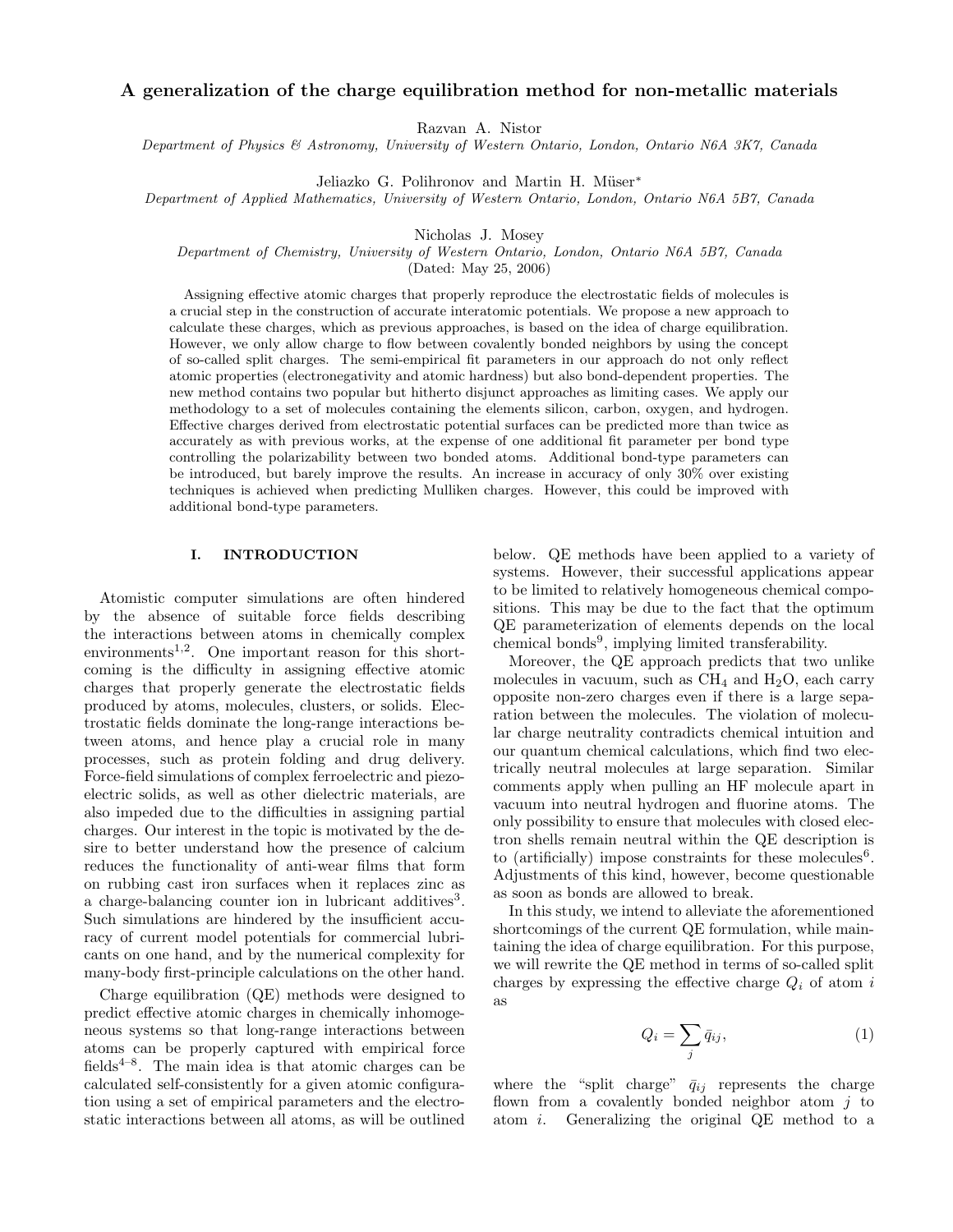new split charge equilibration (SQE) approach ensures electric neutrality of isolated atoms or molecules and promises to enhance transferability. Other advantages are the to-be-expected rapid convergence of fast multipole methods $10^{-12}$  (charges can be binned into neutral boxes) and the possibility of unambiguously defining electric polarization when using periodic boundaries conditions. This latter aspect is particularly crucial when fluctuating box geometries are used<sup>13</sup>.

We note that split charges have been introduced earlier in the atom-atom charge transfer  $(AACT) \text{ model}^{14}$  and in previous versions of the molecular mechanics (MM) method 15,16 , see equation (9) in Ref. [15]. However, unlike our approach, neither MM nor AACT contains the regular QE method as a limiting case.

In the remainder of this manuscript, we compare how well different methods reproduce partial charges obtained from quantum chemical calculations. In section II, we give a brief overview of the QE method and rewrite the model in terms of split charges. In section III, we discuss the minimization techniques used to solve for the split charges, a methodology analogous to the original QE method. In the following section IV, we introduce extensions which are made possible through the SQE approach. In section V, we discuss the methodology in applying different parameterization schemes to a set of molecules containing the elements C, Si, O, and H before highlighting the results in section VI. In this first study, we will confine our attention to molecules or clusters, in which each atom is in a well-defined bonding state, i.e., all C and Si atoms are tetra-coordinate and all O are bi-coordinate.

## II. QE AND SQE METHODS

#### A. Original QE method

The starting point of the QE method is an expression for the potential energy  $V_Q$  of a molecule or cluster dependent on the effective atomic charges assigned to the nucleic centers<sup>4,5</sup>, given by

$$
V_Q = \sum_{i} \left\{ \frac{1}{2} \kappa_i Q_i^2 + \left( \chi_i + \Phi_i^{\text{ext}} \right) Q_i \right\} + \sum_{i,j>i} \frac{Q_i Q_j}{4 \pi \epsilon_0 R_{ij}},\tag{2}
$$

where  $\kappa_i$  and  $\chi_i$  are the electronic hardness and atomic electronegativity of atom *i*, respectively,  $\Phi_i^{\text{ext}}$  is an external electrostatic potential at the location of atom  $i$ , and  $R_{ij}$  denotes the distance between atoms i and j. The electronic hardness and atomic electronegativity may be parameterized from the ionization potential and electron affinity of a bare atom, however, are treated as fit parameters in this work. The charges  $Q_i$  are obtained for a given atomic configuration by minimizing  $V_Q$  under the constraint of conserving the total net charge on the system. The existence of a charge restoring term in Eq. (2) related to  $\kappa_i$  can be motivated from first-principle



FIG. 1: Schematic representation of the charge flow due to split charges in a three-membered silica ring. Labels H, O, and Si represent hydrogen, oxygen, and silicon atoms, respectively. The total charge on an oxygen, for example, results from the amount of charge "flown" to the atom from its covalently bonded neighbours.

 $arguments<sup>17,18</sup>$ . However, the QE approach neglects the self-interaction induced restoring forces (hardnesses) on the charges that are non-diagonal in the index of the atoms. In fact, it had been argued that the hardness matrix should be modified to reflect better reflect molecular structures<sup>19</sup>.

#### B. Extension to split-charge formalism

Using the split-charge representation from Eq. (1), Eq. (2) can be rewritten as

$$
V_Q = \sum_{i,j,k} \frac{1}{2} \kappa_i \bar{q}_{ij} \bar{q}_{ik} + \sum_{i,j} \frac{1}{2} (\chi_i - \chi_j) \bar{q}_{ij} + V_C, \quad (3)
$$

where  $V_{\rm C}$  denotes the last two terms on the right-hand side of Eq. (2), which are the Coulomb interaction between the atomic charges plus the coupling to an external field.

The  $1/R_{ij}$  dependence of the Coulomb potential is often replaced with Slater integral interactions, which are represented by functions  $J_{ij}(R_{ij})^5$ . These functions take into account the effect of the overlap of the electronic wave functions of atoms  $i$  and  $j$ , thereby eliminating the Coulomb singularity when  $R_{ij}$  approaches zero. In the following, we will confine our attention to Slater orbital interactions.

Eq. (3) invites for a variety of generalizations. For example, one can constrain a split charge  $\bar{q}_{ij}$  to be zero if  $R_{ij}$  exceeds a threshold value, which would best be chosen to slightly exceed the chemical bond length. This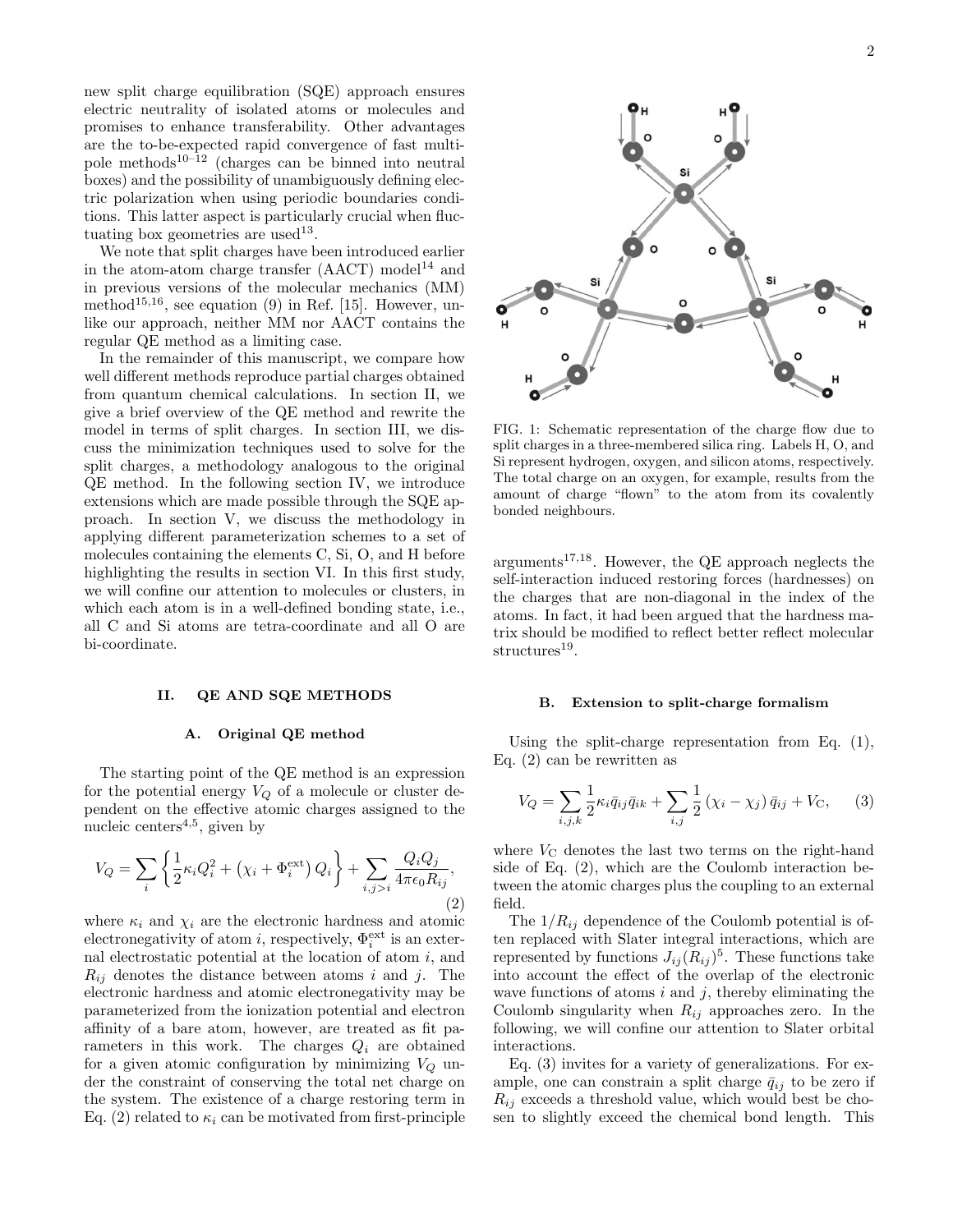alteration would automatically remedy the problem related to the charge neutrality of molecules that are separated by a large distance. (Possible schemes to avoid such "hard cut-offs," which would automatically lead to undesirable, discontinuous charge changes during bond breaking, will be discussed further below.) A graphical representation of the effect of locally restricting the charge flow is given in Fig. 1. As long as a cluster is fully connected via chemical bonds, the cut-off radius does not have any effect on the final charge. Another generalization is to replace expressions of the type  $(\chi_i - \chi_j)$  with an arbitrary value  $\bar{\chi}_{ij} = -\bar{\chi}_{ji}$ . This makes it possible to include the effect of chemical induction.

Furthermore, for reasons of symmetry, the atomic hardness of atom  $i$  might be affected by the chemical nature of the atoms to which the central atom is bonded, suggesting the generalization of  $\kappa_i$  to  $\kappa_i^{jk}$  in Eq. (3). For instance, it was proposed that both electronegativity and electronic hardness of a hydrogen atom depend on whether it is bonded to a carbon or an oxygen atom<sup>9</sup>. Of course, it is desirable to keep the number of adjustable parameters to a minimum and to avoid parameters whose value can depend on three elements, such as the triply indexed coefficient  $\kappa_i^{jk}$ , unless there exists a justified motivation, as in addressing the delocalized nature of aromatic carbon-carbon bonds (e.g.,  $sp<sup>2</sup>$  versus sp<sup>3</sup> hybridization).

#### C. Final split-charge potential

For the reasons mentioned above, we need a wellmotivated choice of how to systematically generalize Eq. (3). One possibility of avoiding triply indexed coefficients is to rewrite Eq. (3) as

$$
V_Q = \frac{1}{2} \sum_{i,j} \left( \kappa_{ij}^{(s)} \bar{q}_{ij} + \kappa_{ij} \bar{Q}_{ij} + \bar{\kappa}_{ij} Q_{ij} + \bar{\chi}_{ij} \right) \bar{q}_{ij} + V_C,
$$

(4) where  $Q_{ij} = (Q_i + Q_j)/2$  and  $\bar{Q}_{ij} = (Q_i - Q_j)/2$ . As long as a cluster is fully connected, this expression is isomorphic to Eq. (2) provided that we maintain what we call the "charge-equilibration rules"

$$
\begin{aligned}\n\kappa_{ij} &= (\kappa_i + \kappa_j)/2, \\
\bar{\kappa}_{ij} &= (\kappa_i - \kappa_j)/2, \\
\bar{\chi}_{ij} &= (\chi_i - \chi_j),\n\end{aligned} \tag{5}
$$

and if the new parameter  $\kappa_{ij}^s$  is set to zero. This new parameter can be interpreted as a bond hardness.

By expressing the potential in terms of a bond parametrization scheme, not an atomic parametrization, we may, as a generalization, break away from the QE rules and incorporate additional flexibility into the model. An interesting feature of Eq. (4) is that chargerestoring forces that are non-diagonal in the index of atoms can be implicitly parameterized as well, e.g., by choosing the terms  $\kappa_{ij}^{(s)}$  different than zero. This allows

for new avenues along which to parameterize the charge distribution in SQE. For example, if we set the atomic  $\kappa_i$ 's, and hence implicitly the  $\kappa_{ij}$ 's and the  $\bar{\kappa}_{ij}$ 's, to zero, and allow the  $\bar{\chi}_{ij}$  to differ from  $\chi_i-\chi_j$ , then we reproduce the AACT schemes. Moreover, the appealing aspect of the SQE method is that Eq. (4) not only makes it possible to reproduce the two limits of a pure atomic or a pure bond-based treatment. Eq. (4) also allows one to combine both approaches within one single framework. Furthermore, any generalization suggested to improve on either method that is known to us can be incorporated into the current scheme as well, e.g., a split charge  $\bar{q}_{ij}$  can be rewritten as a dipole, which may be allowed to have components orthogonal to the vector connecting atoms  $i$  and j, as in the molecular mechanics methods<sup>15,16</sup> (In this work, we do not pursue polarization effects in the plane normal to the chemical bond, because it is probably more efficient to cast these effects in atomic polarizabilities as done, for example, in Refs. [20–24]).

Writing the model in terms of split charges, as in Eq. (4), allows three previous methods to be studied in one framework: (a) the original QE method, (b) the AACT method, and (c) a variant of the way in which electrostatics are incorporated within the molecular mechanics method. See Fig. 2 as a guide to which terms in Eq. (4) can be used to obtain these three previous methods. In addition, generalizations and combinations of pure atomic and pure bond based treatments can also be studied using the same potential. Several of these new parameterization schemes will be discussed further below. In the next section, we first establish the method of split charge equilibration.

#### III. MINIMIZATION TECHNIQUES

The principle of charge equilibration, or equivalently that of electronegativity equalization<sup>19,25,26</sup>, states that charge will flow between the  $N$  atoms in a molecule until the chemical potentials of the atoms are at the same level,

$$
\mu_1 = \mu_2 = \dots \mu_k \dots = \mu_N. \tag{6}
$$

Using the fact that  $\mu_i = \partial V / \partial N_i = e \partial V / \partial Q_i$ , we can rewrite the above expression as

$$
\frac{\partial V}{\partial Q_1} = \frac{\partial V}{\partial Q_2} = \dots \frac{\partial V}{\partial Q_i} \dots = \frac{\partial V}{\partial Q_N}.
$$
 (7)

A set of linear equations to be solved for the partial charges can then be constructed by equating the derivatives of Eq. (2), along with enforcing the added constraint of charge conservation. The system can be written as  $\mathbf{C} \cdot \mathbf{Q} = -\tilde{\chi}$ , where **C** is a matrix of coefficients given in<sup>5</sup>, **Q** is a vector of the charges, and  $\tilde{\chi}$  is a vector array of the difference in atomic electronegativity values. The system can be solved using self consistent methods, linear solvers, or extended Lagrangian schemes<sup>6</sup>.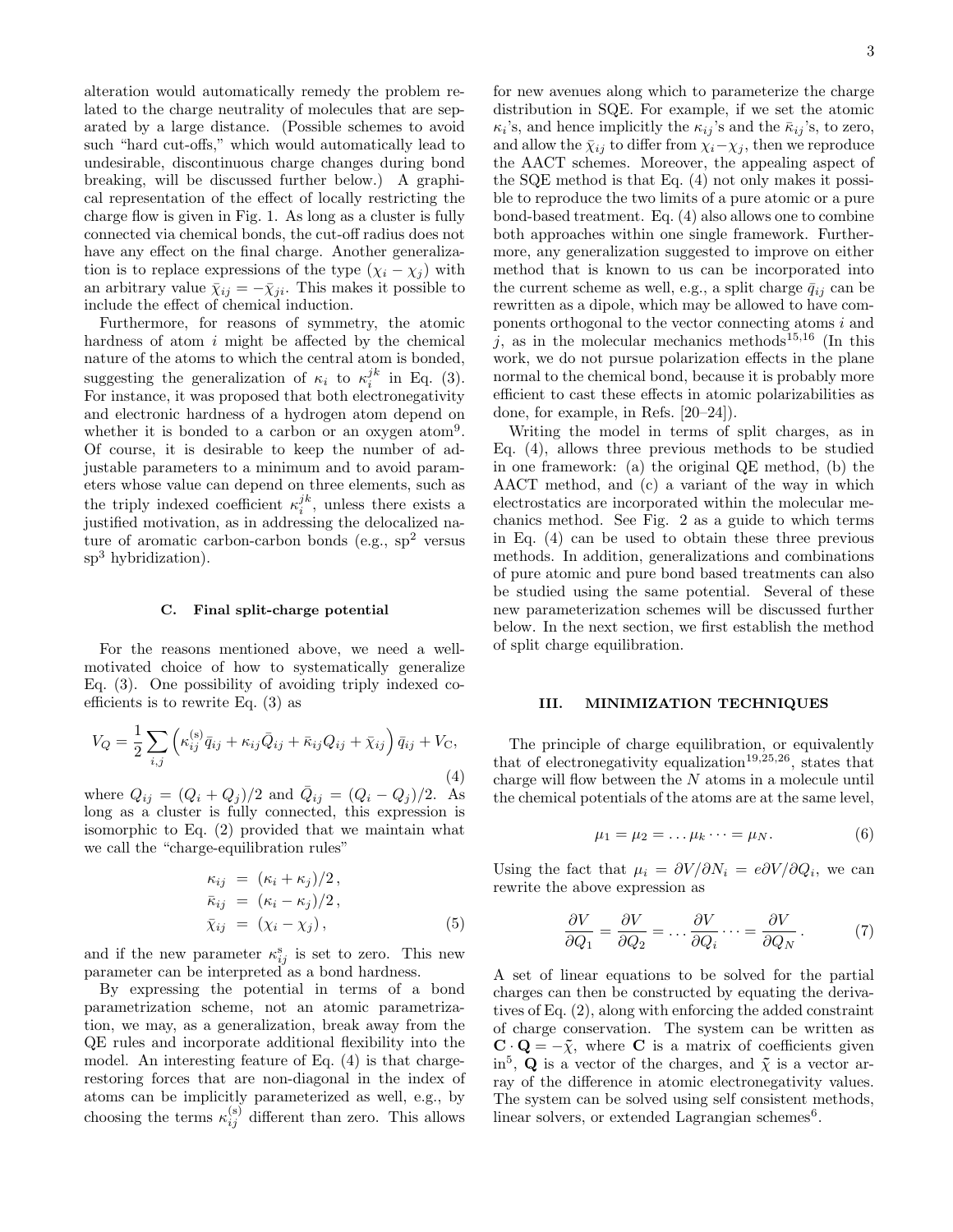In the original QE method, equating the chemical potential of an atom  $i$  and an atom  $j$  is equivalent to writing

$$
\frac{\partial V_Q}{\partial Q_i} - \frac{\partial V_Q}{\partial Q_j} = 0.
$$
 (8)

The split-charge analogue of Eq. (8) is

$$
\frac{\partial V_Q}{\partial \bar{q}_{ij}} = 0,\t\t(9)
$$

and the identity  $\partial V_Q/\partial \bar{q}_{ij} = \partial V_Q/\partial Q_i - \partial V_Q/\partial Q_j$  holds exactly for all terms in the potentials of Eqs. (2) and (4) as long as the  $V_Q$  on the left-hand side is completely isomorphic to the  $V_Q$  on the right-hand side of this identity. If we break away from the original QE rules such that the potentials in Eqs. (2) and (4) are no longer isomorphic, then we still use Eq. (9) as the split-charge equivalent of chemical potential equalization.

Taking the derivative of Eq. (4) with respect to a generic split charge labeled  $\bar{q}_{kk'}$  and invoking the minimization principle of Eq. (9) results in

$$
2\kappa_{kk'}^{(s)}\bar{q}_{kk'} + \frac{1}{2} \sum_{i=1}^{N} (\kappa_{kk'} + \bar{\kappa}_{kk'} + \kappa_{ki} + \bar{\kappa}_{ki}) \bar{q}_{ki} - \frac{1}{2} \sum_{i=1}^{N} (\kappa_{k'k} + \bar{\kappa}_{k'k} + \kappa_{k'i} + \bar{\kappa}_{k'i}) \bar{q}_{k'i} + \frac{\partial V_C}{\partial \bar{q}_{kk'}} = -\bar{\chi}_{kk'},
$$
(10)

where by choice, the symmetry relations of Eq. (5) may or may not be enforced. [In the parameterization schemes introduced below, the symmetry relations are always applied, though in one scheme the values for  $\kappa_i$ , and  $\chi_i$  are altered depending on the chemical environment of atom *i*.] If the external field  $\Phi_{ext}^i = 0$ , then it is possible to re-express the electrostatic term  $V_{\rm C}$ , defined below Eq. (3), in the split-charge formalism as  $V_{\rm C} = \sum \bar{q}_{ij} J_{ij}^{i'j'} \bar{q}_{i'j'}$ , where the sum runs over all  $\{i, j, i', j'\}$  and  $J_{ij}^{i'j'} = (J_{ii'} - J_{ij'} - J_{ji'} + J_{jj'})$ . If any of the indices in the regular electrostatic term  $J_{ij}$  are equal, then  $J_{kk} = 0$ , irrespective of whether or not the divergent Coulombic or Slater overlap integrals are used. Differentiating  $V_{\rm C}$  with respect to  $\bar{q}_{kk'}$  gives

$$
\frac{\partial V_{\mathcal{C}}}{\partial \bar{q}_{kk'}} = \sum_{i < j} [J_{ik} - J_{ik'} - J_{jk} + J_{jk'}] \bar{q}_{ij} \,. \tag{11}
$$

Eq.  $(10)$  and Eq.  $(11)$  can be used to construct a system of linear equations in the unknown  $\bar{q}_{ij}$ 's of the form  $\mathbf{A} \cdot \mathbf{q} = -\tilde{\chi}$ . The solution can be found as in the QE method, using linear solvers or extended Lagrangians. It is important to note, however, the system may be underdetermined. In this case, different realizations of split charges can add to give the same optimimum atomic charges as calculated in Eq. (1). In an extended Lagrangian formalism, an underdetermined system does not

cause any difficulty, as the motion of eigenvectors of the A matrix with eigenvalue zero remains stable. For linear solvers, singular value decompositions avoid any numerical ambiguity associated with these eigenvectors. Note that only solutions for those  $\bar{q}_{ij}$  need to be found for which  $i < j$  due to the relation  $\bar{q}_{ij} = -\bar{q}_{ji}$ .

Since Eq. (11) is independent of the atomic or bond parameterizations of the electronic hardness and electronegativity, the identity

$$
\frac{\partial V_{\rm C}}{\partial \bar{q}_{ij}} = \frac{\partial V_{\rm C}}{\partial Q_i} - \frac{\partial V_{\rm C}}{\partial Q_j} \tag{12}
$$

always holds and can be used to efficiently calculate the forces on the split charges if the split-charge potential of Eq. (4) is incorporated into a molecular dynamics simulation. Eq. (12) makes it possible for the current splitcharge scheme to be easily incorporated into standard molecular dynamics packages.

## IV. GENERALIZATIONS OF THE SQE METHOD

In the following, we specify a variety of possible parameterization schemes of  $V_Q$ , whose ability to accurately reproduce quantum chemical charges will later be tested. We will review previous methods and how they are formulated within the framework of the split-charge potential of Eq. (4). Following this brief discussion, new generalizations of the QE method will be presented. Their ability to reproduce quantum chemical data will be investigated in the next section.

### A. Review of previous methods

### 1. The original QE method

We have discussed the isomorphism between the original QE potential<sup>4,5</sup> of Eq.  $(2)$  and the split-charge potential of Eq. (4) in Section II. In the split-charge formalism, the QE potential is obtained by setting the pure bond hardness term to zero,  $\kappa_{ij}^{(s)} = 0$ , and enforcing the "QE rules" of Eq. (5) such that

$$
V_Q = \frac{1}{2} \sum_{i,j} \left( \kappa_{ij} \bar{Q}_{ij} + \bar{\kappa}_{ij} Q_{ij} + \bar{\chi}_{ij} \right) \bar{q}_{ij} + V_C , \quad (13)
$$

where  $\kappa_{ij} = (\kappa_i + \kappa_j)/2$ ,  $\bar{\kappa}_{ij} = (\kappa_i - \kappa_j)/2$ , and  $\bar{\chi}_{ij} = (\chi_i - \chi_j)/2$  $\chi_j$ ). Under the "QE rules", this potential is isomorphic to the orignal QE model.

### 2. The Molecular Mechanics variant

The previously mentioned way in which electrostatics are incorporated into the molecular mechanics (MM)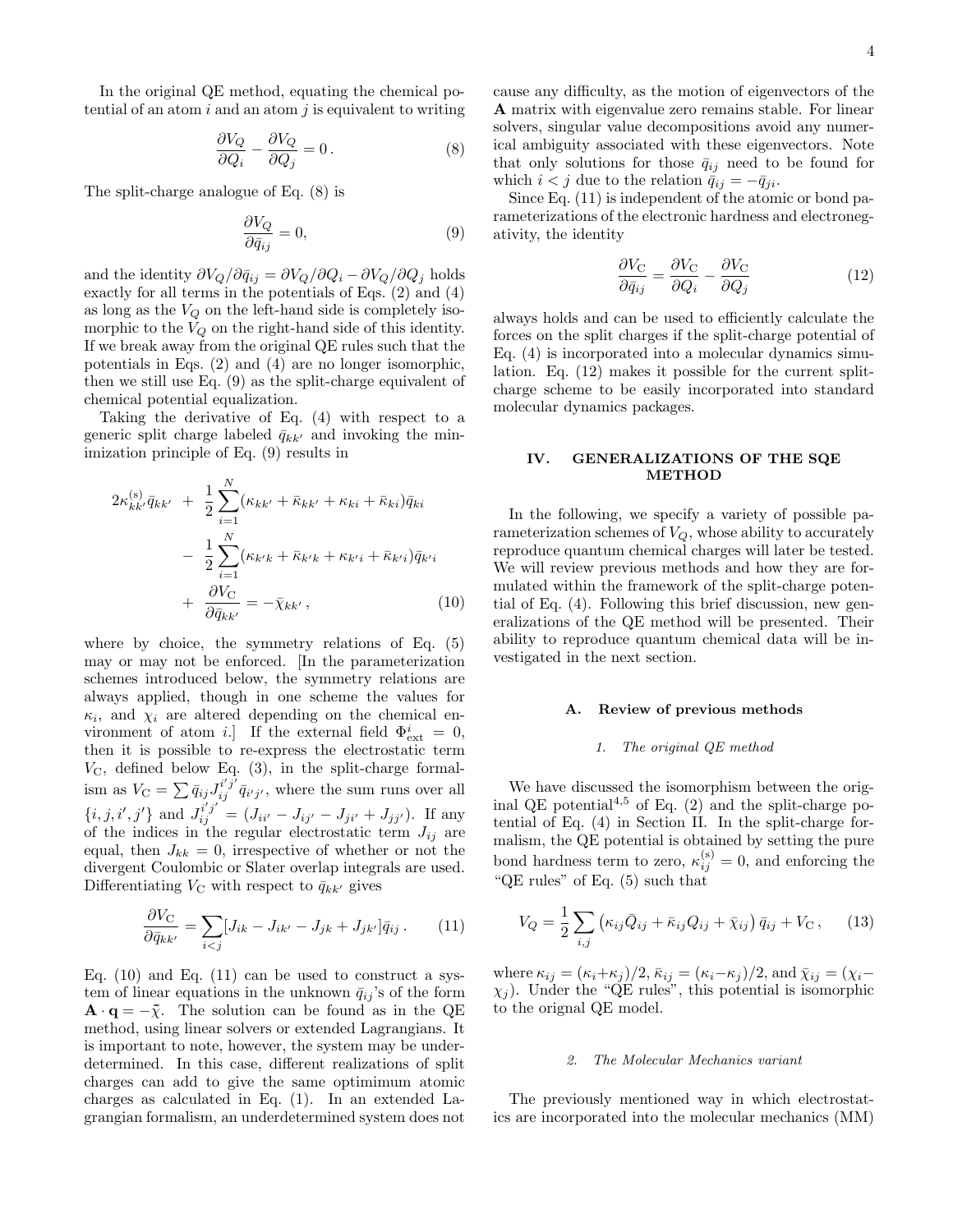FIG. 2: Graphic representation of the terms in Eq. (4) that are used to obtain previous charge-equilibration methods as limiting cases. Solid Line - The original QE method<sup>5</sup> iff  $\kappa_{ij}$ ,  $\bar{\kappa}_{ij}$ , and  $\bar{\chi}_{ij}$  follow the QE rules in Eq. (5). Dotted Line -The molecular mechanics variant<sup>15,16</sup> in which a fixed split charge is assigned per bond type. The split charge is in fact determined by the ratio of  $\bar{\chi}_{ij}/\kappa_{ij}^{(\mathrm{s})}$  which is a fixed value per bond type. Dashed Line - The AACT method<sup>14</sup> which is similar to Eq. (4), apart from absence of terms  $\kappa_{ij}$  and  $\bar{\kappa}_{ij}$ . Long-Dash Line - The split charge equilibration method of the present study that can generalize and combine each of the previous methods as described in Section IV.

variant 15,16 can also be formulated in the split-charge potential of Eq. (4). To achieve this, a fixed dipole is placed along the line of two covalently bonded atoms. In the split-charge formalism, this amounts to placing a fixed split charge on each type of bond, since the dipole is proportional to the split charge. Eq. (4) then becomes

$$
V_Q = \frac{1}{2} \sum_{i,j} \left( \kappa_{ij}^{(\rm s)} \bar{q}_{ij} + \bar{\chi}_{ij} \right) \bar{q}_{ij}, \qquad (14)
$$

where  $\bar{\chi}_{ij}$  need not obey the QE rules. Since there is no structural information of the molecule contained in this potential due to the absence of the  $V<sub>C</sub>$  term, invoking the minimization condition of Eq. (9) results in  $\bar{q}_{ij} = -\bar{\chi}_{ij}/\kappa_{ij}^{(\mathrm{s})}$ , which remains a fixed value for each bond type.

#### 3. The atom-atom charge transfer model

Chelli *et al.*<sup>14</sup> have used the concept of split charges to capture the correct polarization response of conjugated hydrocarbon molecules. Their atom-atom charge transfer (AACT) model contained the essential ingredients of the split-charge potential in Eq. (4), except it did not contain the original QE method as a limiting case. The AACT model can be thought of as the MM model plus the  $V_{\rm C}$  structural term containing the Coulomb or Slater overlap integrals,

$$
V_Q = \frac{1}{2} \sum_{i,j} \left( \kappa_{ij}^{(s)} \bar{q}_{ij} + \bar{\chi}_{ij} \right) \bar{q}_{ij} + V_C , \qquad (15)
$$

where  $\bar{\chi}_{ij}$  does not need to obey the "QE rules". More recent versions of molecular mechanics<sup>27</sup> also allow for charge transfer and polarizability of bonds.

## B. Introduction of new generalizations

The split-charge potential of Eq. (4) is a compact representation in which the three previously discussed methods are contained. Moreover, because the formalism is encapsulated in the one equation, we may combine various aspects of the previous methods to investigate how accurately different parameterization schemes of  $V_Q$  reproduce given quantum chemical data. In this subsection, four parameterization schemes will be considered. The first two methods have been previously studied, but are refitted in this work for comparison. The last two methods are new parameterization schemes made possible by the split-charge formalism.

# (i) Refitted QE method

The first parameterization scheme considered is the original QE method 4,5 , which is used as a performance benchmark for the other schemes below. In this parameterization method, see Eq. (13), each atom type is characterized by two parameters, the electronegativity  $\chi_i$  and electronic hardness  $\kappa_i$ , which are treated as fit parameters in this work.

# (ii) Refitted MM variant

The second parameterization method considered is the refitted MM variant. This scheme is similar to that used in molecular mechanics methods in which a fixed split charge  $\bar{q}_{ij}$  is placed on a bond, i.e., one fit parameter per type of bond (see Eq. (14)). Surprisingly, this simple scheme gave distinctly better results than the full AACT model<sup>14</sup> as long as the values of electronegativity differences  $\bar{\chi}_{ij}$  and (inverse) bond polarizations  $\kappa_{ij}^{(\rm s)}$  were constrained to physically meaningful numbers. Once the bond charges are not determined self-consistently, the AACT model becomes close in spirit to models built on fixed split charges such as the AM1-BCC model<sup>28,29</sup>.

# (iii)  $QE + AACT$

The third parameterization method considered makes full use of the split-charge formalism and its ability to combine various aspects of different methods. In this so-called QE+AACT parameterization scheme, the pure bond hardness term from the AACT method is added to the QE model. In other words, the potential has the full form of Eq.  $(4)$ 

$$
V_Q = \frac{1}{2} \sum_{i,j} \left( \kappa_{ij}^{(s)} \bar{q}_{ij} + \kappa_{ij} \bar{Q}_{ij} + \bar{\kappa}_{ij} Q_{ij} + \bar{\chi}_{ij} \right) \bar{q}_{ij} + V_C,
$$
\n(16)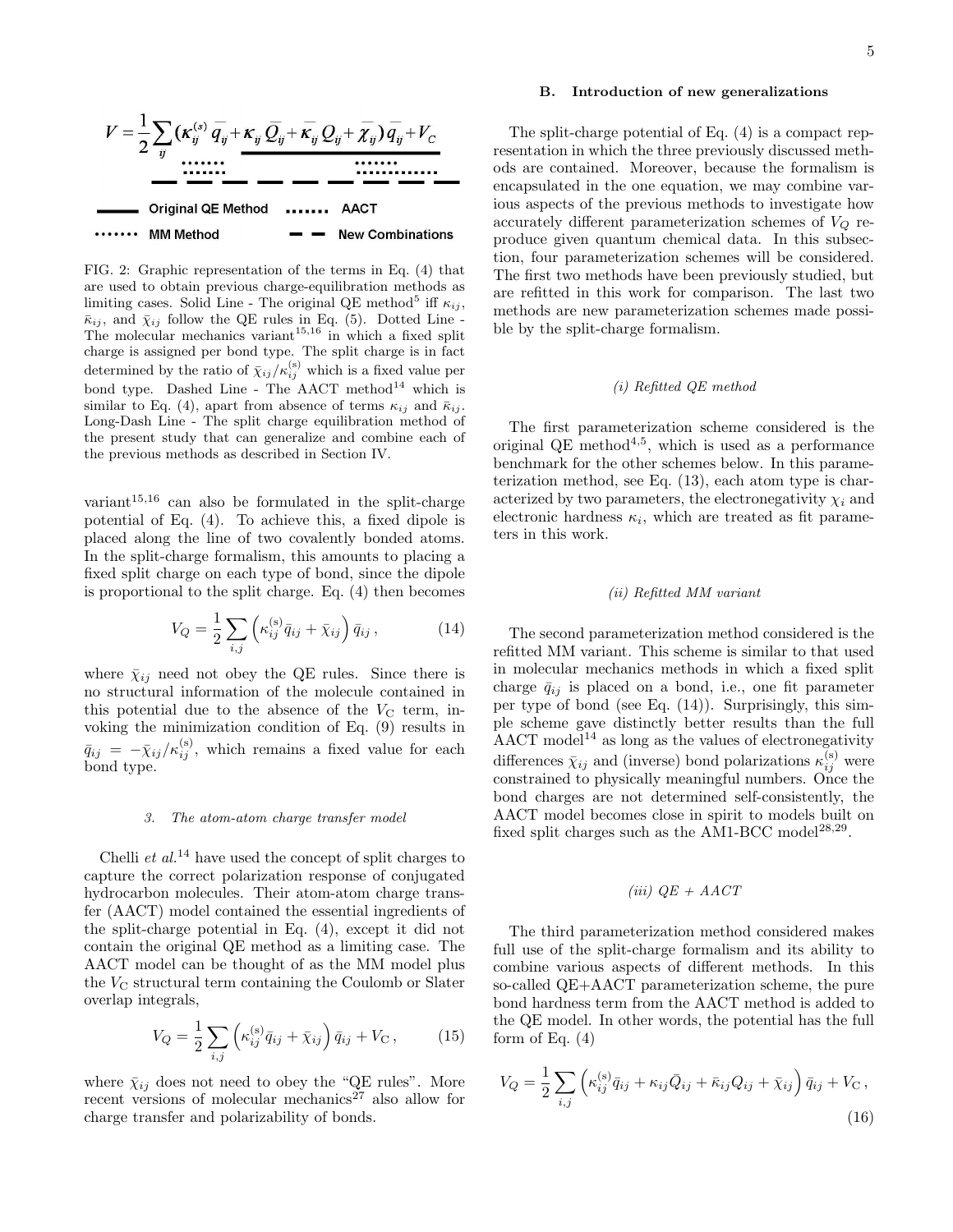where the "QE rules" of Eq. (5) are enforced,  $\kappa_{ij}$  =  $(\kappa_i + \kappa_j)/2$ ,  $\bar{\kappa}_{ij} = (\kappa_i - \kappa_j)/2$ , and  $\bar{\chi}_{ij} = (\chi_i - \chi_j)$ . The pure bond type term obeys the symmetry relations  $\kappa_{ij}^{(\rm s)} = \kappa_{ji}^{(\rm s)}$ . In this method, there are two parameters per atom type, the atomic electronegativities  $\chi_i$  and the atomic hardnesses  $\kappa_i$ , plus one parameter, the pure bond hardness  $\kappa_{ij}^{\rm (s)}$ , per bond type.

#### (iv) Perturbations added to  $QE + AACT$

The final parameterization method is a generalization of (iii) in which chemically induced perturbations of atomic hardness and electronegativity are added, i.e.,

$$
\chi_i = \chi_i^0 + \sum_{\langle j \rangle} \Delta \chi_{ij} \tag{17a}
$$

$$
\kappa_i = \kappa_i^0 + \sum_{\langle j \rangle} \Delta \kappa_{ij}, \tag{17b}
$$

where  $j$  runs over all atoms bonded to atom  $i$ . The parameters with the superscript 0 are atomic values, which only depend on the nature of atom *i*. Conversely,  $\Delta \chi_{ij}$ and  $\Delta \kappa_{ij}$  depend on the type of bonds formed by atom i and are not taken to obey any symmetry relations, i.e.,  $\Delta \kappa_{ij} \neq \Delta \kappa_{ji}$  and  $\Delta \chi_{ij} \neq -\Delta \chi_{ji}$ . In this parameterization scheme, which does obey the "QE-rules", there are two fit parameters per atom type, the  $\chi_i$  and  $\kappa_i$ , one fit parameter for the pure bond hardness  $\kappa_{ij}^{(s)}$ , and four additional delta corrections per type of bond (since the corrections are not symmetric).

Additional generalizations of the SQE formulation were tested, but did not result in any significant improvement over the aforementioned schemes. For example, in a pure bond parametrization where we break away from the QE rules that maintain atomic parameters on each atom type, i.e., in what we call a pure split-charge parametrization, the system is described by three parameters per bond type  $(\kappa_{ij}, \bar{\kappa}_{ij})$ , and  $\bar{\chi}_{ij}$  which do not obey the "QE" rules"). This pure split-charge scheme produced fits of comparable quality to method (iii) at the expense of additional fit parameters. In all, there are thirty-two possible parametrization schemes contained in Eq. (4), with the inclusion of the bond perturbation terms of Eq. (17):  $\kappa_{ii}$ and  $\bar{\kappa}_{ij}$  can obey or break away from the QE rules;  $\chi_{ij}$ can obey or break away from the QE rules;  $\kappa_{ij}^{(\rm s)}$  can be on or off;  $\Delta \kappa_{ij}$  and  $\Delta \chi_{ij}$  can each be on or off. However, the four methods presented above contain adequate generalizations of the QE method to demonstrate the versatility of Eq. (4).

In this study, the four aforementioned parameterization schemes only apply to situations where the bonding is well defined, i.e., all parameters with double indices apply to covalently bonded or nearest neighbor atoms. Generalizations to bond-breaking situations appear to be possible, e.g., by increasing the values of the  $\kappa_{ij}^{(\rm s)}$ 's with decreasing orbital overlap between atoms  $i$  and  $j$ .

| Training Set                               | Test Set                                      |
|--------------------------------------------|-----------------------------------------------|
| Si <sub>3</sub> H <sub>8</sub><br>1.       | $H_3SiOSiH_3$<br>2.                           |
| 4.<br>$(H_3Si)_3SiH$                       | 3.<br>$(HO)$ <sub>3</sub> SiOSiH <sub>3</sub> |
| $Si_6H_{12}$<br>8.                         | 5. $((HO)_2SiO)_3$                            |
| 12. $Si5O5H10$                             | 6. $SiH4$                                     |
| 13. $(HO)$ <sub>3</sub> SiSiH <sub>3</sub> | 7.<br>Si <sub>2</sub> H <sub>6</sub>          |
| 14. $((HO)_3SiO)_2Si(OH)_2$                | 9. $(H_3SiO)_2SiH_2$                          |
| 21. $Si_4O(OH)_8$                          | 10. $Si_4O_4H_8$                              |
| 23. $((CH3)3Si)2O$                         | 11. $(OSiH2)3$                                |
| 25. $(CH3)_2SHC_2H_5$                      | 15. $Si4O_3(OH)_8$                            |
| 27. $(CH3)_2Si(CH_2)_2Si(CH_3)_2$          | 16. $Si_2(OH)_6$                              |
| 30. $((CH3)2Si)5$                          | 17. $Si_3(OH)_8$                              |
| 31. $C_5H_12$                              | 18. $[(HO)_2SiO]_4$                           |
| 32. $C_3H_8$                               | 19. $[(HO)_3SiO](HO)_2SiSi(OH)_3$             |
| 34. CH <sub>3</sub> OH                     | 20. $Si_4O_2(OH)_8$                           |
| 35. CH <sub>4</sub>                        | 22. $(CH_3)_3$ -SiH                           |
| 37. $CH(OH)_3$                             | 24. $((CH3)_3Si)_2$                           |
| 38. $C(OH)_2(CH_3)_2$                      | 26. $(CH_3)_3SiC_2H_5$                        |
| 41. $C(CH_3)_3(OH)$                        | 28. $(CH_3)SiH(CH_2)_3$                       |
|                                            | 29. $((CH_3)_2Si)_6$                          |
|                                            | 33. HO-CH <sub>2</sub> -OH                    |
|                                            | 36. $CH_3CH(CH_3)_2$                          |
|                                            | 39. $CH_3-C(OH)_3$                            |
|                                            | 40. $C(OH)_4$                                 |
| $28\%$<br>(i)                              | 28\%                                          |
| (ii)<br>34\%                               | 24%                                           |
| (iii)<br>13%                               | $13\%$                                        |
| (iv)<br>$8.3\%$                            | 11\%                                          |

TABLE I: Training and Test sets of molecules used in this study. Molecular structures are also listed in the auxilary material<sup>31</sup>. The error functions over each individual set is listed for the four parameterization methods used in this study.

Finding the proper functional dependence for this spatially varying function is a difficult task, which is beyond the scope of the present work. However, we do expect the values of  $1/\kappa_{ij}^{(s)}$ , and thus the  $\bar{q}_{ij}$ 's, to be negligibly small if i and  $\hat{j}$  are separated by a "next-nearest neighbor distance," while we expect the values to be similar to the stated values if  $R_{ij}$  is close to a chemical bond length. When applying SQE to bond breaking and hybridization changes, it will probably also be necessary to employ ideas used in so-called reactive empirical bondorder potentials<sup>30</sup>. Given the advances of SQE demonstrated further below in this work, one may anticipate similar progress for bond-breaking situations.

# V. METHODOLOGY: FITTING TO AB INITIO **CHARGES**

A crucial step in this work is to first assign partial atomic charges to molecular structures from ab initio calculations and then to determine the adjustable parameters in each approach that best reproduce these quantumchemical target charges  $Q_i^{\text{qc}}$ . The  $Q_i^{\text{qc}}$ 's themselves are obtained via a least-square fit of the electrostatic potential (ESP) on a surface constructed around the molecule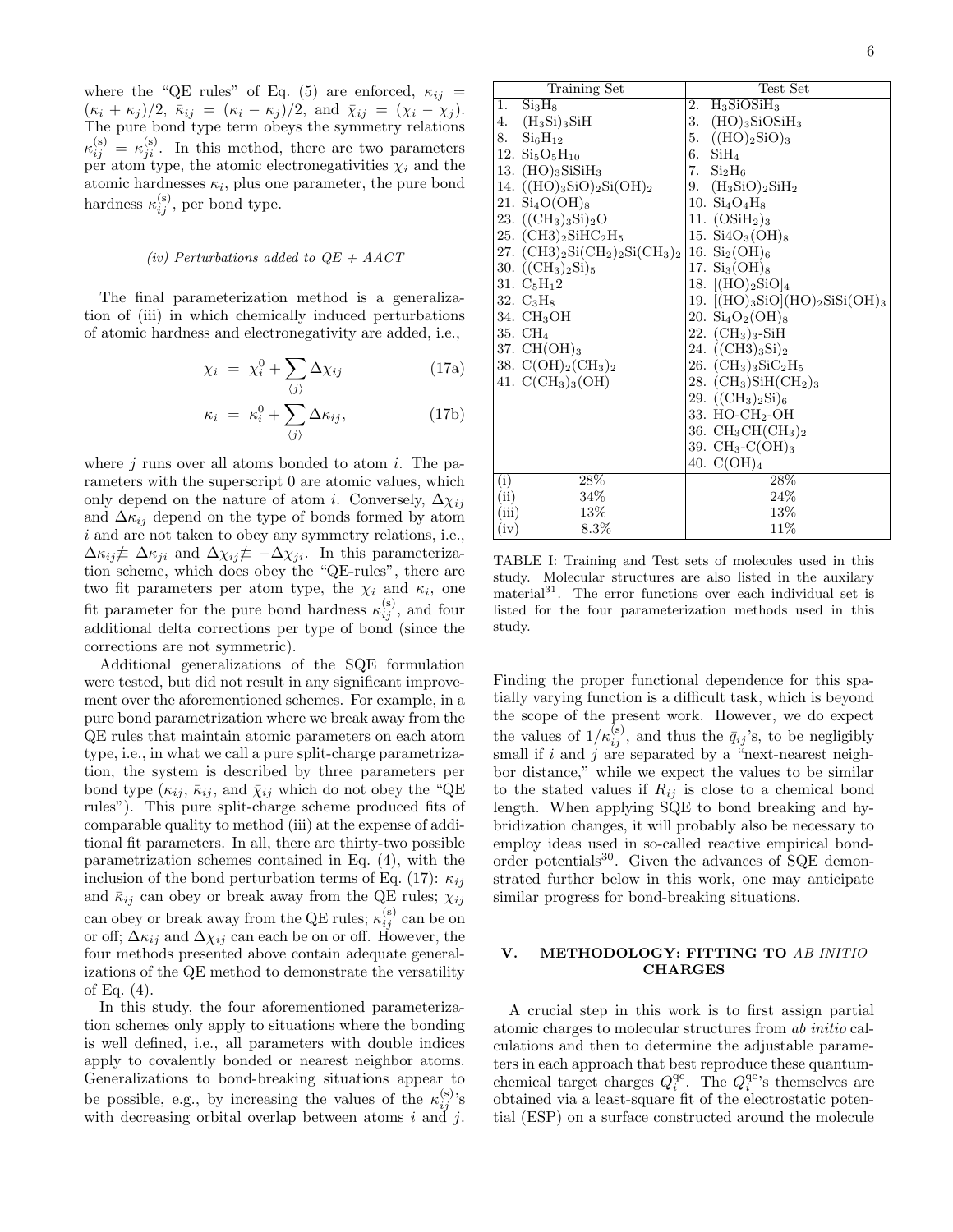of interest<sup>32,33</sup>. The ESP is calculated using density functional theory  $(DFT)^{34,35}$  at the B3LYP/6-31G(d,p) level of theory36,37 . Final results are taken from the calculations of the Jaguar package<sup>38</sup>. The  $Q_i^{qc}$ 's are constrained to give the proper dipole for the molecule and to have net zero charge. We follow the argument that ESP partial charges are more meaningful than Mulliken charges, <sup>39</sup> which are known to be dependent on the basis set. Once the  $Q_i^{\text{qc}}$ 's are known, we select approximately 50% of our molecules to be in a training set, and the others for a test set. The molecules are listed in Table I. More details, such as exact structures and partial charges are available on the auxiliary electronic material<sup>31</sup>. Using the various parameterization methods  $(i)$ - $(iv)$  of Eq.  $(4)$ , we fit the semi-empirical parameters in each method to the training set.

To quantify the quality of fits, we define the normalized standard deviation  $\sigma_n$  for one molecule according to

$$
\sigma_n^2 = \frac{\sum_i (Q_i - Q_i^{\rm qc})^2}{\sum_i (Q_i^{\rm qc})^2}.
$$
\n(18)

The overall quality of a fit is a measure of the average values of  $\sigma^2$  over the total  $N_{\rm C}$  number of molecules in the learning and test set defined by

$$
\langle \sigma \rangle = \sqrt{\frac{1}{N_{\rm C}} \sum_{n=1}^{N_{\rm C}} \sigma_n^2}.
$$
 (19)

Minimizing  $\langle \sigma \rangle$  over the training set gives charges that are in the best agreement with the ESP charges. Once the optimum parameters for a particular method are found using the training set, we calculate the charges for the remaining molecules in the test set. Generally, we observe very similar values for  $\langle \sigma \rangle$  evaluated over the training set and  $\langle \sigma \rangle$  for the test set.

### VI. RESULTS

All (DFT-relaxed) molecular structures, ESP charges, fit parameters, Slater integral parameters, and fitted charges [methods (i) through (iv)] are reported within the auxiliary electronic material<sup>31</sup>. This information may prove useful to users of (S)QE methods. Slater integral parameters for the elements C and O are taken from the original QE method by Rappé and Goddard<sup>5</sup>, and updated Slater integral parameters for Si and H are taken from Ref.<sup>40</sup>. The set of forty-one molecules that we consider consists of three subsets. The first subset (a), labeled 1-21 on the auxiliary electronic material, only contains the elements Si, O, and H. The second set (b), structures 22-30, contains all elements of this study, while the third set  $(c)$ , structures 31-41, contains  $(sp<sup>3</sup>-hybridized)$ C, O, and H.

One goal in developing model potentials is to ensure transferability. In our case, we would like to predict the

|       |         |         | Method a. Si-O-H b. C-O-H c. Si-C-O-H | $a+b$   | $a+b+c$ |
|-------|---------|---------|---------------------------------------|---------|---------|
| (i)   | $12\%$  | 33\%    | 13%                                   | 27%     | 28\%    |
| (ii)  | 15\%    | 45\%    | 27%                                   | 29%     | 29%     |
| (iii) | $9.5\%$ | 12%     | 12\%                                  | 11\%    | 13%     |
| (iv)  | $9.4\%$ | $6.8\%$ | 12%                                   | $8.6\%$ | 10%     |
| $N_C$ | 21      | 11      |                                       | 32      | 41      |

TABLE II: Overall fit percentages  $\langle \sigma \rangle$  for each parameterization method (i)-(iv) of Section IV . The first three columns of data give the results for each family of molecules fitted separately: (a) silicates, (b) hydrocarbons, and (c) carbonsilicates. The fourth column shows the results for simultaneous fits on both the silicate and hydrocarbon families. The final column gives  $\langle \sigma \rangle$  when all three families are fitted.

electrostatic interactions between, say oxygen and hydrogen atoms, with the same adjustable parameters, irrespective of whether we are concerned with subset (a), which contains silicon but not carbon, or whether we are concerned with subset (c), which contains carbon but no silicon. To test transferability of the various approaches, we determined the optimum parameters in each approach by fitting the parameters to either  $(a)$ ,  $(b)$ ,  $(c)$ ,  $(a+b)$ , or  $(a+b+c)$ . The quality of these fits is shown in Table II. The fit parameters obtained on the complete test family  $(a+b+c)$  are shown in Table III. The optimum fit parameters in the chemically homogeneous cases (a) and (b) are displayed on the auxiliary web pages $^{31}$ .

In all cases, the errors evaluated on the complete set of molecules are equal to or higher than the means of the isolated fits. The results for methods (iii) and (iv) appear to change the least when new bond types are added. It is interesting to note that the original QE method does very well if applied only to subset (a). However, when other bonds are introduced, the results become significantly less satisfactory. This behavior may be interpreted as poor transferability.

It is instructive to compare the numerical values of the fit parameters for methods (i) and (iii). One can note that the values of the  $\chi_i$ 's do not change significantly when introducing the concept of bond hardness. This trend is consistent with the interpretation that the original QE method is the leading-order term in an expansion of effective atomic charges into atomic (one-body), bond (two-body), and other many-body terms. The trend could furthermore suggest that method (iii) is the next step in that expansion. The values for the atomic hardnesses  $\kappa_i$  systematically decrease from method (i) to method (iii). This is due to the fact that there is no analogue of the bond hardness in the original QE approach. It is also interesting to observe that the electronic hardness of oxygen decreases the most significantly from method (i) to (iii) and that this decrease is "compensated" by large values of  $\kappa^s$  for Si-O and C-O bonds.

Since the motivation in generalizing the QE method is to more accurately reproduce the electrostatic potential (ESP) of a molecule, we can use the charges from each parameterization scheme to generate a potential surface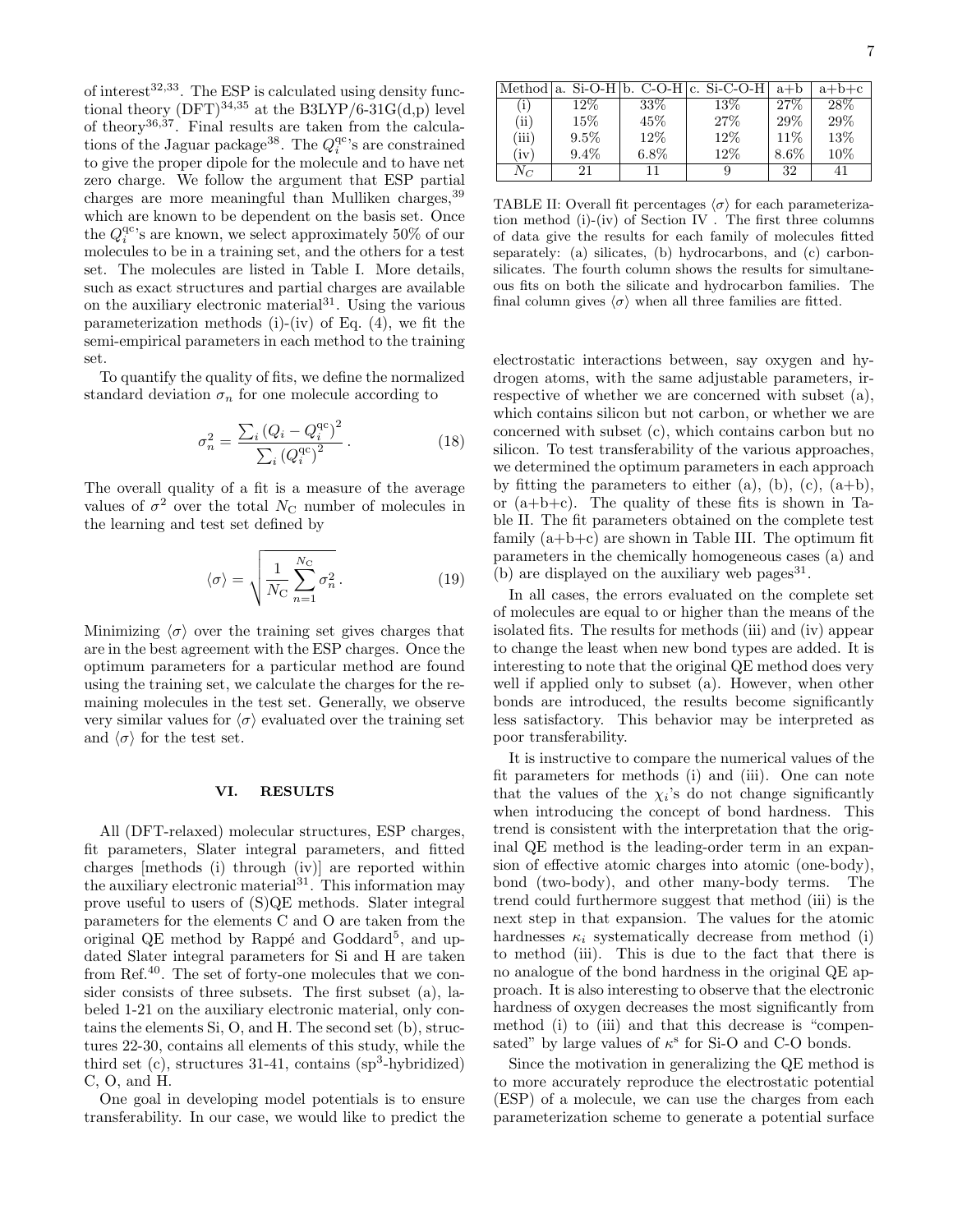and compare how accurate this surface is to the quantum chemical ESP. To quantify the difference between a calculated and a quantum ESP surface, we define a relative standard deviation on a molecule between the predicted ESP  $(V^{\text{SQE}})$  and the quantum chemical ESP  $(V^{\text{QC}})$  by

$$
\sigma_n^2 = \frac{\sum_i [V^{\text{SQE}}(\mathbf{r}_i) - V^{\text{QC}}(\mathbf{r}_i)]^2}{\sum_i V^{\text{QC}}(\mathbf{r}_i)^2},\tag{20}
$$

where the sums run over all the grid points. The overall error function  $\langle \sigma \rangle$  for the molecules in a set is defined as in Eq. (19). Using the parameters obtained by fitting to the ESP charges as mentioned above, we can generate V SQE's for a set of molecules and compare to the quantum chemical  $V^{\text{QC}}$ 's. For example, for the set of all molecules (i.e. the  $(a+b+c)$  set mentioned in Table II), the ESP surface errors for the different parameterization methods are: (i) 84%, (ii) 82%, (iii) 54%, (iv) 48%. The parameters in methods (i)-(iv) were fit to ESP charges, which themselves have an ESP surface error of 30%. Alternatively, we can directly fit to the quantum chemical ESP surface, instead of the ESP charges. In this case, again for the entire set of molecules  $(a+b+c)$ , the final errors for the different parameterization schemes are: (i) 51%, (ii) 50%, (iii) 42%, (iv) 39%. Although the difference in errors between the refitted QE method (i), and the generalized SQE methods (iii) and (iv), is less severe when fitting to the quantum chemical ESP surface, the results show that the additional fit parameters inherent in methods (iii) and (iv) allow these schemes to reproduce quantum chemical data more accurately. Similar trends can be established for fitting to Mulliken charges. For example, the results for the  $(a+b+c)$  set of molecules are: (i) 12%, (ii) 10%, (iii) 7.2%, (iv) 4.8%.

The incorporation of a cut-off in the SQE formalism has a significant impact on the predicted ESP when a system of more than one molecule is considered. It remedies the artifact of having a resultant net charge on the molecules when they are separated by a large distance in vacuum, as predicted by the original QE method. For example, the error in the total ESP surface around a water-methane dimer, when the molecules are separated by  $5 \text{ Å}$ , improves by nearly a factor of  $2 \text{ with the inclu-}$ sion of a cut-off for the same set of parameters: 29% with cut-off as opposed to 59% without cut-off. These results were obtained using the QE model as formulated in the split-charge representation of method (i) using the original QE parameters.<sup>5</sup> Similar orders of improvement are obtained using the optimized sets of parameters. Parameters optimized on the ESP surfaces and the Mulliken charges are also listed in the auxiliary web material.

In determining the optimum SQE method between (iii) and (iv), one must balance between accuracy, transferability, and the number of fit parameters. Methods (iii) improves the results with respect to schemes (i) and (ii) by more than a factor of two when fitting to the ESP charges. However, the lowest error functions across each family of molecules is obtained using scheme (iv), which adds perturbation terms to the electronic hardness and

|        | Atomic-Type    |          | Bond-Type  |        |                         |
|--------|----------------|----------|------------|--------|-------------------------|
| Method | Atom           | $\chi_i$ | $\kappa_i$ | Bond   |                         |
|        | Н              | 5.0780   | 17.3351    |        |                         |
| (i)    | $\mathcal{C}$  | 5.3039   | 8.6530     |        |                         |
| 8      | $\overline{O}$ | 8.3440   | 14.1631    | NA     | NA                      |
|        | Si             | 4.4264   | 7.8226     |        |                         |
| Method | $_{\rm Atom}$  | $\chi_i$ | $\kappa_i$ | Bond   | $\bar{q}_{ij}$          |
|        |                |          |            | $H-C$  | 0.0908                  |
|        |                |          |            | H-O    | 0.3775                  |
|        |                |          |            | $H-Si$ | $-0.0770$               |
| (ii)   | NA             | NA       | <b>NA</b>  | C-C    | 0.0000                  |
| 8      |                |          |            | C-O    | 0.2918                  |
|        |                |          |            | $C-Si$ | $-0.1897$               |
|        |                |          |            | O-Si   | $-0.2986$               |
|        |                |          |            | Si-Si  | 0.0000                  |
| Method | Atom           | $\chi_i$ | $\kappa_i$ | Bond   | $\kappa_{ii}^{\rm (s)}$ |
|        |                |          |            | $H-C$  | 1.2698                  |
|        |                |          |            | $H-O$  | 0.0627                  |
|        | H              | 5.0780   | 16.1954    | H-Si   | 2.1629                  |
| (iii)  | $\mathcal{C}$  | 5.2086   | 8.1313     | $C-C$  | 1.4719                  |
| 16     | $\overline{O}$ | 8.5220   | 12.4062    | C-O    | 4.9727                  |
|        | Si             | 4.3850   | 6.7348     | C-Si   | 2.7455                  |
|        |                |          |            | O-Si   | 4.0194                  |
|        |                |          |            | Si-Si  | 4.9988                  |

TABLE III: Parameters used in the first three parameterization methods (NA - not applicable for current scheme). Listed below the method number is the total number of fit parameters used in each method for molecules containing H, C, O, and Si: (i) Refitted QE method - 2 parameters per atom type, (ii) Molecular Mechanics variant - 1 parameter per bond type (the fixed split charge placed on the bond), (iii) A combination between the QE and AACT methods - 2 parameters per atom type plus 1 parameter per bond type. All methods are contained within the framework of Eq. (4).

electronegativity as defined in Eq. (17). Thus, along with the bond hardness, an additional two corrections to the electronic hardness and two corrections to the atomic electronegativity are added per bond type (recall the perturbations are not symmetric). This gives a total of five parameters per type of bond and two parameters per type of element. In defense of such a parameter laden model, we would argue that this is the first attempt to incorporate in a QE based method a strategy that actively adapts to incorporate 3-body effects in a given chemical configuration, adjusting the hardness and electronegativity of atoms based on their covalently bonded neighbors. In comparison, method (iii) adds only one additional fit parameter to the model, namely the pure bond hardness  $\kappa_{ij}^{(\rm s)}$ , per new bond type. Thus, considering the relative performance of method (iii), we suggest that this scheme offers the greatest improvement over the original QE method while keeping the number of additional parameters at a minimum.

There are several possible explanations for the discrepancy between the fits including all possible bond parameters and the quantum chemical data. First, the ESP fitting routine for the ab initio charges may not be accurate within 10%, in particular for buried atoms. A second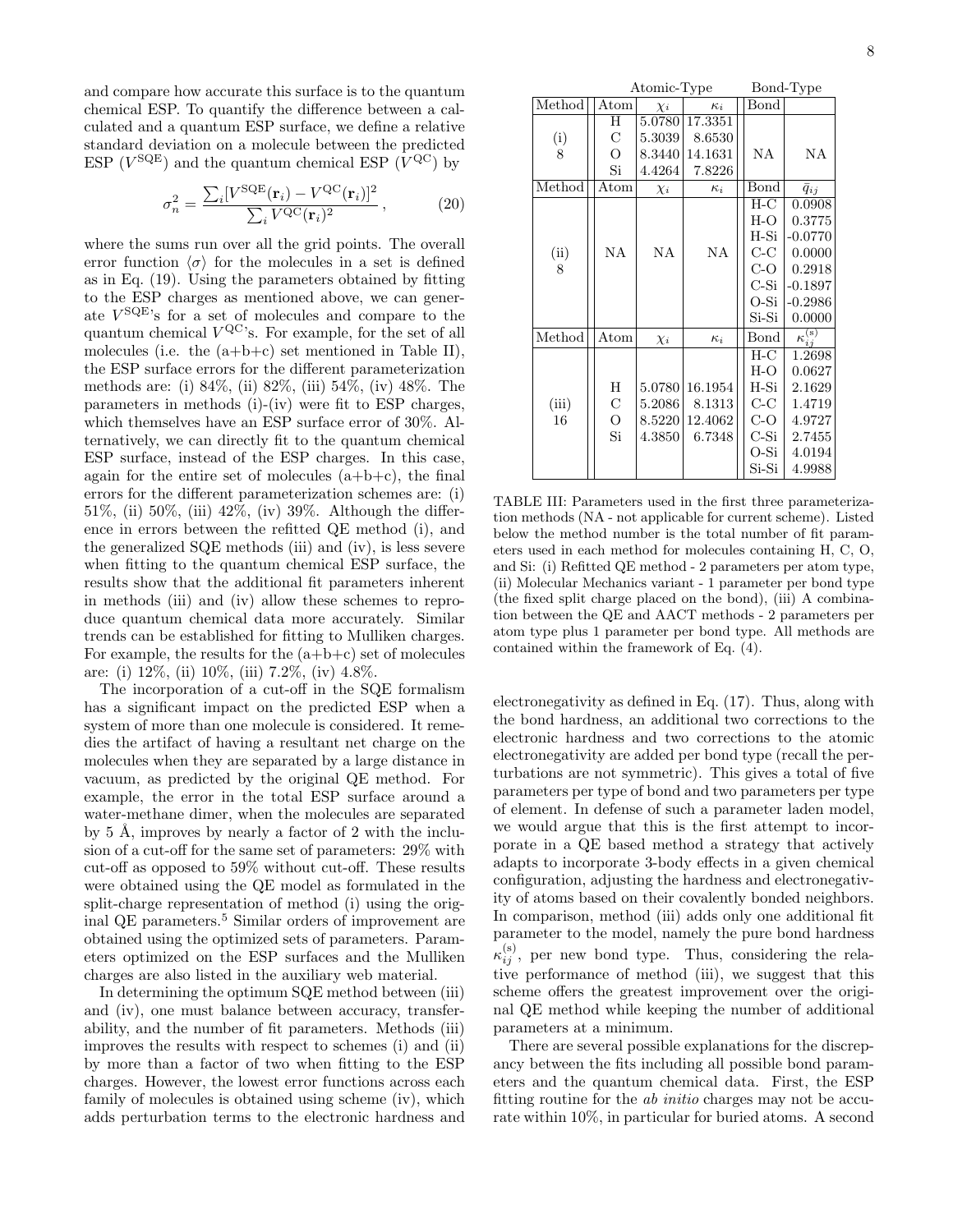|                                  | ab initio                | (i)       | (iii)     | (iii)     | (iv)      |
|----------------------------------|--------------------------|-----------|-----------|-----------|-----------|
| Si<br>1                          | 0.9382                   | 0.9141    | 0.8677    | 0.9402    | 0.9952    |
| $\overline{O}$<br>$\overline{2}$ | $-0.6471$                | $-0.5384$ | $-0.5972$ | $-0.5377$ | $-0.5990$ |
| 3<br>Si                          | 0.9367                   | 0.9143    | 0.8677    | 0.9405    | 0.9955    |
| $\mathcal{C}$<br>4               | $-0.5901$                | $-0.4587$ | $-0.4621$ | $-0.5086$ | $-0.5578$ |
| $\overline{5}$<br>$\mathcal{C}$  | $-0.5623$                | $-0.5065$ | $-0.4621$ | $-0.5370$ | $-0.5928$ |
| 6<br>$\mathcal{C}$               | $-0.5784$                | $-0.4742$ | $-0.4621$ | $-0.5177$ | $-0.5691$ |
| 7<br>C                           | $-0.5936$                | $-0.4558$ | $-0.4621$ | $-0.5069$ | $-0.5558$ |
| 8<br>С                           | $-0.5616$                | $-0.5031$ | $-0.4621$ | $-0.5352$ | $-0.5906$ |
| 9<br>C                           | $-0.5713$                | $-0.4808$ | $-0.4621$ | $-0.5217$ | $-0.5740$ |
| H<br>10                          | 0.1226                   | 0.0798    | 0.0908    | 0.0924    | 0.1050    |
| H<br>11                          | 0.1300                   | 0.0870    | 0.0908    | 0.0980    | 0.1125    |
| H<br>12                          | 0.1328                   | 0.0879    | 0.0908    | 0.0996    | 0.1143    |
| H<br>13                          | 0.1150                   | 0.0913    | 0.0908    | 0.1018    | 0.1163    |
| H<br>14                          | 0.1208                   | 0.0934    | 0.0908    | 0.1024    | 0.1184    |
| H<br>15                          | 0.1218                   | 0.0930    | 0.0908    | 0.1025    | 0.1187    |
| H<br>16                          | 0.1297                   | 0.0903    | 0.0908    | 0.1014    | 0.1167    |
| H<br>17                          | 0.1248                   | 0.0882    | 0.0908    | 0.0984    | 0.1134    |
| H<br>18                          | 0.1191                   | 0.0836    | 0.0908    | 0.0955    | 0.1087    |
| H<br>19                          | 0.1335                   | 0.0874    | 0.0908    | 0.0991    | 0.1136    |
| H<br>20                          | 0.1237                   | 0.0791    | 0.0908    | 0.0919    | 0.1044    |
| H<br>21                          | 0.1317                   | 0.0868    | 0.0908    | 0.0981    | 0.1125    |
| H<br>22                          | 0.1149                   | 0.0905    | 0.0908    | 0.1012    | 0.1156    |
| H<br>23                          | 0.1200                   | 0.0929    | 0.0908    | 0.1019    | 0.1178    |
| H<br>24                          | 0.1221                   | 0.0927    | 0.0908    | 0.1025    | 0.1187    |
| H<br>25                          | 0.1224                   | 0.0890    | 0.0908    | 0.0988    | 0.1140    |
| H<br>26                          | 0.1172                   | 0.0852    | 0.0908    | 0.0968    | 0.1103    |
| H<br>27                          | 0.1274                   | 0.0911    | 0.0908    | 0.1020    | 0.1175    |
|                                  | $\langle \sigma \rangle$ | 14.89%    | 15.84%    | 10.11%    | $6.02\%$  |

TABLE IV: Atomic charges on the molecule  $((CH<sub>3</sub>)<sub>3</sub>Si)<sub>2</sub>O$ shown in Fig. 3 as obtained by the four parameterization methods used in this study. The results at the bottom of the table indicate the overall fit of methods  $(i)$ - $(iv)$  to the ab initio ESP charges listed in the third column.

and probably more likely explanation, is that there are non-negligible contributions from the polarizability tensor that our potential in Eq. (4) does not address. For example, our potential is unable to capture any polarizability components perpendicular to a bond. When we examine how our calculated charges differ from the quantum chemical charges, we begin to see certain trends arise. If the calculated charges on hydrogens connected to carbons in a molecule are more negative than the ESP charges, then the charges on the carbons will conversely tend to be more positive than the ESP charges. As an example, consider the partial charges for a molecule from the Si-C-O-H family are listed in Table IV for each method of calculation. The molecule itself is shown in Fig. 3. Method (iii) which underestimates the charges on all the hydrogens in the molecule (i.e.,  $Q_H$  is more negative than the ESP hydrogens), overestimates the charges on all the carbons (i.e.,  $Q_C$  is more positive than the ESP carbons). Method (iv) tends to correct the trend and provide a better fit in the end. The example may illustrate possible improvements to the split-charge potential in future work. It may be beneficial to consider how a dipole reflecting the core polarizability attached to each atom in a molecule corrects the polarization response as pursued



FIG. 3: Enumeration of atoms in the  $((CH<sub>3</sub>)<sub>3</sub>Si)<sub>2</sub>O$  molecule with their specific charges listed in Table IV as calculated by the ab initio Jaguar code and the four parameterization methods of this study.

in Refs. [20–24].

### VII. CONCLUSIONS

In this work, we proposed a phenomenological generalization of the charge-equilibration (QE) method, which was made popular by Mortier, van Genechten, and Gasteiger<sup>4</sup> and also by Rappé and Goddard<sup>5</sup>. In the QE model, effective charges are assigned to atoms by minimizing a potential energy function in which the adjustable parameters are atomic parameters. In our approach, we represented atomic charges as split charges, which represent the amount of charge flown from one atom to another. This representation allows one to rewrite the potential in terms of bond parameters rather than atomic parameters, which in turn makes possible further generalizations that are not contained in the original QE model. One example is that the electrostatic hardness of a bond between two elements can be altered. Concepts similar to that of split charges have been used before such as in previous versions of the molecular mechanics force field<sup>15,16</sup> and the AACT model<sup>14</sup>. However, those approaches were pure bond-type descriptions and did not contain the original QE potential as a limiting case. Our approach incorporates simultaneously atom-based and bond-based descriptions within a unified framework.

Four different parameterization schemes were investigated in this study: (i) the original QE method, which was refitted to our training set of molecules, (ii) a variant of the way in which electrostatics are incorporated in the molecular mechanics methods, where fixed split charges are assigned to each type of bond, (iii) a combination of the original QE and the AACT methods, comprising of two parameters per atom type (electronic hardness and electronegativity) as well as one parameter per bond type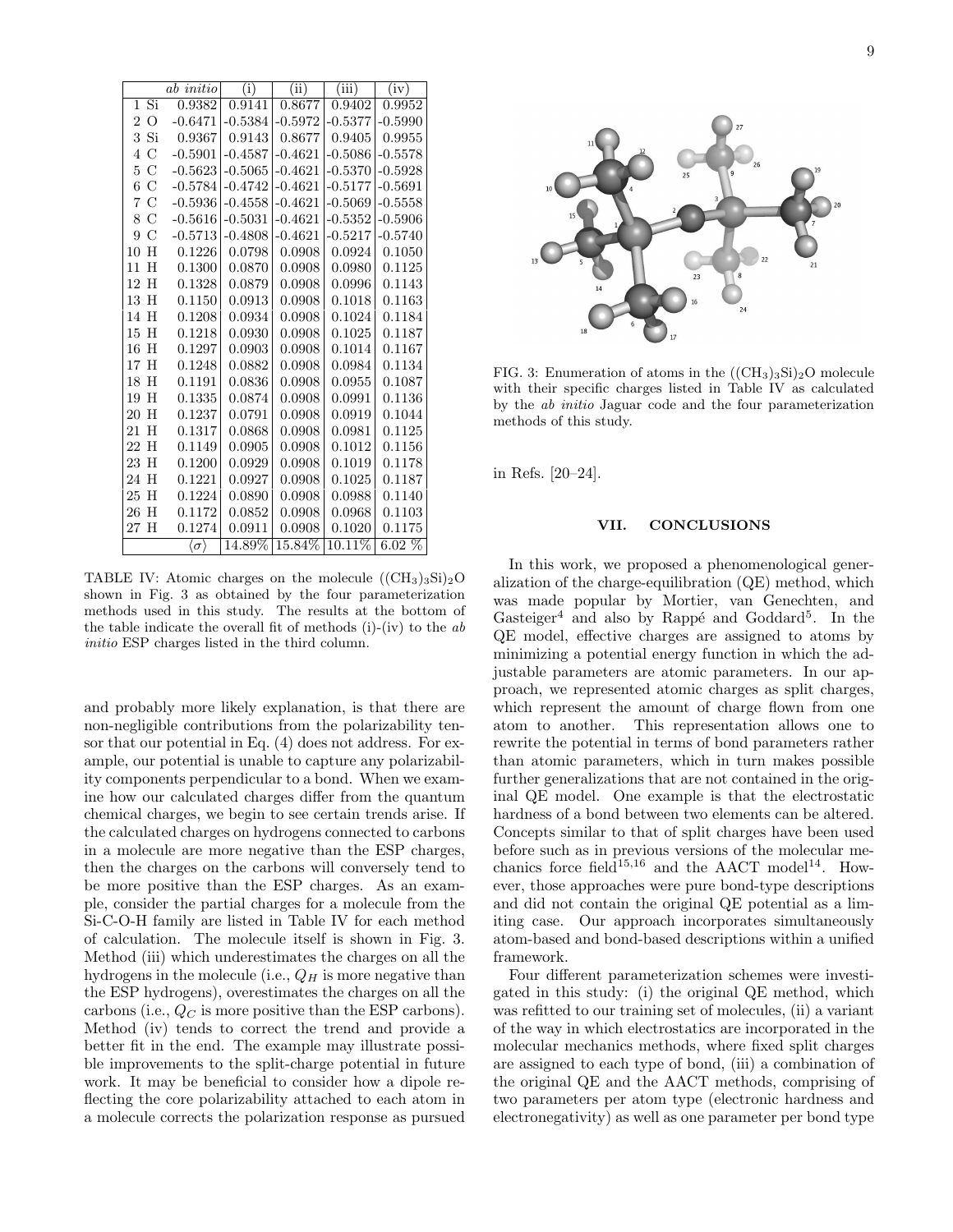(bond hardness), and (iv) a generalization of the previous scheme, in which perturbative corrections were added to the electronic hardness and atomic electronegativity. These corrections depended on the nature of the elements to which the "central" atom was covalently bonded.

The parameterization schemes (i) and (ii) were able to reproduce effective atomic charges obtained from quantum chemical calculations within an accuracy of approximately 30%. Using the most simple variant of a splitcharge approach, i.e., method (iii), reduced this error by a factor of 2.3 to 13%. Allowing for four more bonddependent parameters in scheme (iv) decreases the error further to 10%. In all, method (iii) improved upon the results of the original QE method with the fewest number of additional fit parameters to the model.

Besides its higher accuracy, the split charge approach has several other advantages over the original QE method. First, the polarization of the system is defined unambiguously even if periodic boundary con-

- ∗ mmuser@uwo.ca; http://publish.uwo.ca/~mmuser/; MHM thanks Prof. Woo for computational resources and Prof. Baines for providing useful names for the molecular structures. Financial support from the Natural Sciences and Engineering Research Council of Canada and from SHARCnet is gratefully acknowledged.
- 1 J. W. Ponder and D. A. Case. Adv. Protein Chem., 66:27, 2003.
- <sup>2</sup> S. Yip, editor. Handbook of Materials Modeling. Springer, Dordrecht, 2005.
- $3$  N. J. Mosey, M. H. Müser, and T. K. Woo. Science, 307:1612, 2005.
- <sup>4</sup> W. J. Mortier, K. van Genechten, and J. Gasteiger. J. Am. Chem. Soc., 107:829, 1985.
- $5$  A. K. Rappé and W. A. Goddard III. J. Phys. Chem., 95:3358, 1991.
- $^6$  S. W. Rick, S. J. Stuart, and B. J. Berne.  $J.$  Chem. Phys., 101:6141, 1994.
- <sup>7</sup> S. W. Rick and S. J. Stuart. Rev. Comp. Chem., 18:89, 2002.
- <sup>8</sup> A. D. MacKerell Jr. In S. Yip, editor, Handbook of Materials Modeling, page 509. Springer, Dordrecht, 2005.
- <sup>9</sup> T. Ogawa, N. Kurita, H. Sekino, O. Kitao, and S. Tanaka. Chem. Phys. Lett., 397:382, 2004.
- <sup>10</sup> L. Greengard and V. Rokhlin. J. Comput. Phys., 73:325, 1987.
- $11$  J. Carrier, L. Greengard, and V. Rokhlin. *SIAM J. Sci.* Stat. Comput., 9:669, 1988.
- <sup>12</sup> C. A. White, B. G. Johnson, P. M. W. Gill, and M. Head-Gordon. Chem. Phys. Lett., 230:8, 1994.
- $13$  D. Herzbach and M. H. Müser. *Comput. Phys. Comm.*, 174:17, 2006.
- <sup>14</sup> R. Chelli, P. Procacci, R. Righini, and S. Califano. J. Chem. Phys., 111:8569, 1999.
- <sup>15</sup> L. Dosen-Micovic, D. Jeremic, and N. L. Allinger. J. Am. Chem. Soc., 105:1716, 1983.
- $16$  L. Dosen-Micovic, D. Jeremic, and N. L. Allinger. J. Am. Chem. Soc., 105:1723, 1983.
- <sup>17</sup> M. Elstner, D. Porezag, G. Jungnickel, J. Elsner, Th.

ditions are employed. Second, it is possible to use fixed split charges, such as the ones used in method (ii), as approximants within multiple time step schemes<sup> $41$ </sup>. Third, being able to group charges into neutral entities in the summation of electrostatic interactions will be computationally advantageous in large-scale simulations. The potentially most-important benefit of our approach is that distance-dependent terms can be introduced, i.e, we expect the hardness of a bond to diverge continuously as the distance between two bonded atoms increases and the overlap of their electron shells decreases. Thus, our approach allows one to effectively introduce a bandgap within the charge equilibration method without having to artificially impose charge-neutrality constraints on individual molecules. Incorporating the suggested distancedependent hardnesses will reveal whether the split-charge approach is also a beneficial extension of the original QE approach in bond-breaking situations.

Frauenheim, S. Suhai, and G. Seifert. Phys. Rev. B, 58:7260, 1998.

- <sup>18</sup> G. Tabacchi, C. J. Mundy, J. Hutter, and M. Parrinello. J. Chem. Phys., 117:1416, 2002.
- <sup>19</sup> D. M. York and W. Yang. J. Chem. Phys., 104:159, 1996.
- <sup>20</sup> H. A. Stern, G. A. Kaminski, J. L. Banks, R. Zhou, B. J. Berne, and R. A. Friesner. J. Phys. Chem. B, 103:4730, 1999.
- $21$  B. Mannfors, K. Palmo, and S. Krimm. J. Mol. Struct., 556:1, 2000.
- <sup>22</sup> H. A. Stern, F. Rittner, B. J. Berne, and R. A. Friesner. J. Chem. Phys., 115:2237, 2001.
- <sup>23</sup> C. Sagui, L. G. Pedersen, and T. A. Darden. J. Chem. Phys., 120:73, 2004.
- <sup>24</sup> C. Sagui, P. Pomorski, T. A. Darden, and C. Roland. J. Chem. Phys., 120:4530, 2004.
- <sup>25</sup> R. T. Sanderson. Science, 114:670, 1951.
- $26$  R. T. Sanderson. *Chemical Bonds and Bond Energy*. Academic Press, New York, 1976.
- $27$  B. Ma, J.-H. Lii, and N. L. Allinger. *J. Comput. Chem.*, 21:813, 2000.
- <sup>28</sup> A. Jakalian, B. L. Bush, D. B. Jack, and C. I. Bayly. J. Comput. Chem., 21:132, 2000.
- $29$  A. Jakalian, D. B. Jack, and C. I. Bayly. J. Comput. Chem., 23:1623, 2002.
- <sup>30</sup> D. W. Brenner, O. A. Shenderova, J. A. Harrison, S. J. Stuart, B. Ni, and S. B. Sinnott. J. Phys.: Condens. Matt, 14:783, 2002.
- <sup>31</sup> See EPAPS Document No. to be filled in by editor. The electronic material is currently also located on: http://www.apmaths.uwo.ca/˜mmuser/Molecules/ It contains all molecular structures, ESP charges, model parameters, and calculated charges, along with standard deviations.
- $^{32}$  L. E. Chirlian and M. M. Francl.  $J. \ Comp. \ Chem., \ 8:894,$ 1987.
- $33$  C. M. Breneman and K. B. Wiberg. J. Comp. Chem., 11:361, 1990.
- $34$  P. Hohenberg and W. Kohn. Phys. Rev., 136:B864, 1964.